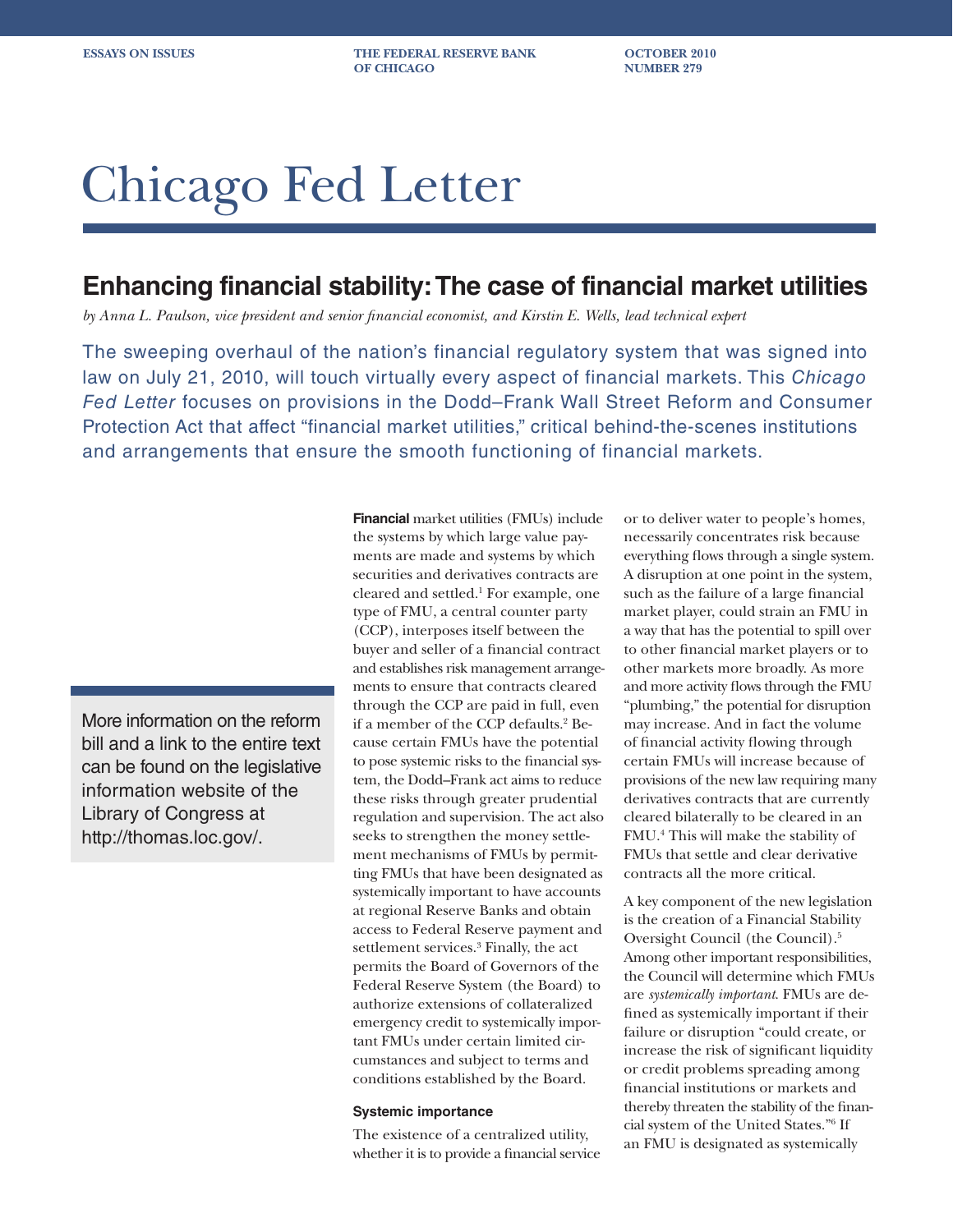important, it will be subject to enhanced prudential regulation and supervision.

## **Enhanced regulation and supervision**

If the Council designates an FMU as systemically important, it will have enhanced regulation and supervision by its primary regulator. For FMUs that are registered derivatives clearing organizations or clearing agencies, the primary regulator is the Commodities Futures Trading Commission (CFTC) or the Securities and Exchange Commission

are supervised by the CFTC and the SEC. The Board can also recommend that the CFTC or the SEC take enforcement actions against systemically important FMUs. If there is a disagreement about whether an enforcement action is appropriate, the Council can direct the SEC or the CFTC to take action by a majority vote.

The Council or the Board may also require systemically important FMUs, regardless of their primary regulator, to provide reports or data to allow for

## The regulatory reform law calls for enhanced prudential regulation and supervision of designated systemically important FMUs.

(SEC), respectively.7 For all other systemically important FMUs, the Board is the primary regulator. The law requires extensive and ongoing consultation between the Board, the CFTC, and the SEC in setting and enforcing risk management standards and conducting supervisory examinations. The primary regulator for a particular FMU will play the lead role in setting and enforcing regulatory standards and the Board will play a back-up role.

The Board may prescribe risk management standards governing the payment, clearing, and settlement activities of systemically important FMUs that it regulates. Further, if the Board determines that the risk management standards imposed by the CFTC or SEC on the FMUs for which they act as primary regulator are not strong enough to prevent significant risks to financial markets, the Board can recommend to the Council that stronger standards be imposed. If two-thirds of the members of the Council agree, the Council can require the CFTC or the SEC to impose new standards.

The CFTC and the SEC will examine and enforce risk management standards for the designated systemically important FMUs that they regulate and the Board may participate in those agencies' supervisory exams. In addition, the law requires the CFTC, the SEC, and the Board to jointly develop risk management supervision programs for designated systemically important FMUs that

an assessment of the safety and soundness of the FMU, the risk that it poses to the financial system, whether standards are being adhered to, and more broadly, whether the risk management standards appropriately address risks to the financial system.

### **Federal Reserve Bank accounts**

The regulatory reform law allows the Board to authorize a Reserve Bank to provide deposit and payment services to a designated systemically important FMU. This is a substantial change from current law, which restricts the use of Reserve Bank accounts and payment services to depository institutions (e.g., banks, thrifts, and credit unions) and certain other institutions.<sup>8</sup>

Today, the Reserve Banks provide account and payment services to a small number of FMUs that are state-chartered, limitedpurpose trust companies and members of the Federal Reserve System. Due to the specialized nature of their business, these FMUs generally use only a limited range of Reserve Bank payment services, such as the Fedwire funds transfer and securities transfer services and the National Settlement Service.9 Access to Reserve Bank payment and settlement services would allow FMUs that are designated as systemically important under the new law to control the processing of time-critical large dollar payments directly rather than using commercial banks, commonly called "settlement banks," to

intermediate the funds transfers associated with FMU settlement operations.

To illustrate the importance of timecritical payments and how the failure to make them could spread financial stress, consider a particular type of FMU, a derivatives CCP. Derivatives contracts are negotiated bilaterally either on an exchange or over-the-counter (OTC). The vast majority of exchange-traded derivatives and a substantial and growing portion of OTC contracts are sent posttrade to a CCP for clearing. The primary risk with a derivatives contract is that one party to the contract will fail to perform on the terms of the contract when payment is due. This risk exists for the life of the contract, which may be many months or sometimes several years. A key aspect of a CCP is that it becomes the legal counterparty to each contract. Simply put, the CCP becomes the buyer to each seller and the seller to each buyer in a trade and, thereby, bears the risks that the original buyers and sellers would have borne with each other.

A CCP typically has several layers of risk management. First, CCP members must pass rigid membership standards and post performance bond collateral that is held by the CCP. Second, each day open contracts are re-valued based on price changes in the derivatives contracts (called mark-to-market). For example, if the price change is favorable to the buyer, the CCP requires the seller to pay cash to the CCP, which then distributes the cash back to the buyer. The opposite is true in the case where the daily price change is favorable to the seller. These payments (variation margin) are made at least once during the day on a strict schedule. Third, the CCP has additional financial resources in the form of a guarantee fund comprising member contributions and external same-day liquidity facilities provided by a consortium of banks.

In the event that a member of a CCP fails to perform on its obligations to the CCP, the CCP is nonetheless obligated to perform on its positions with other members. This creates a need for liquidity to enable the CCP to pay non-defaulting members what they are owed. The risk management controls of the CCP described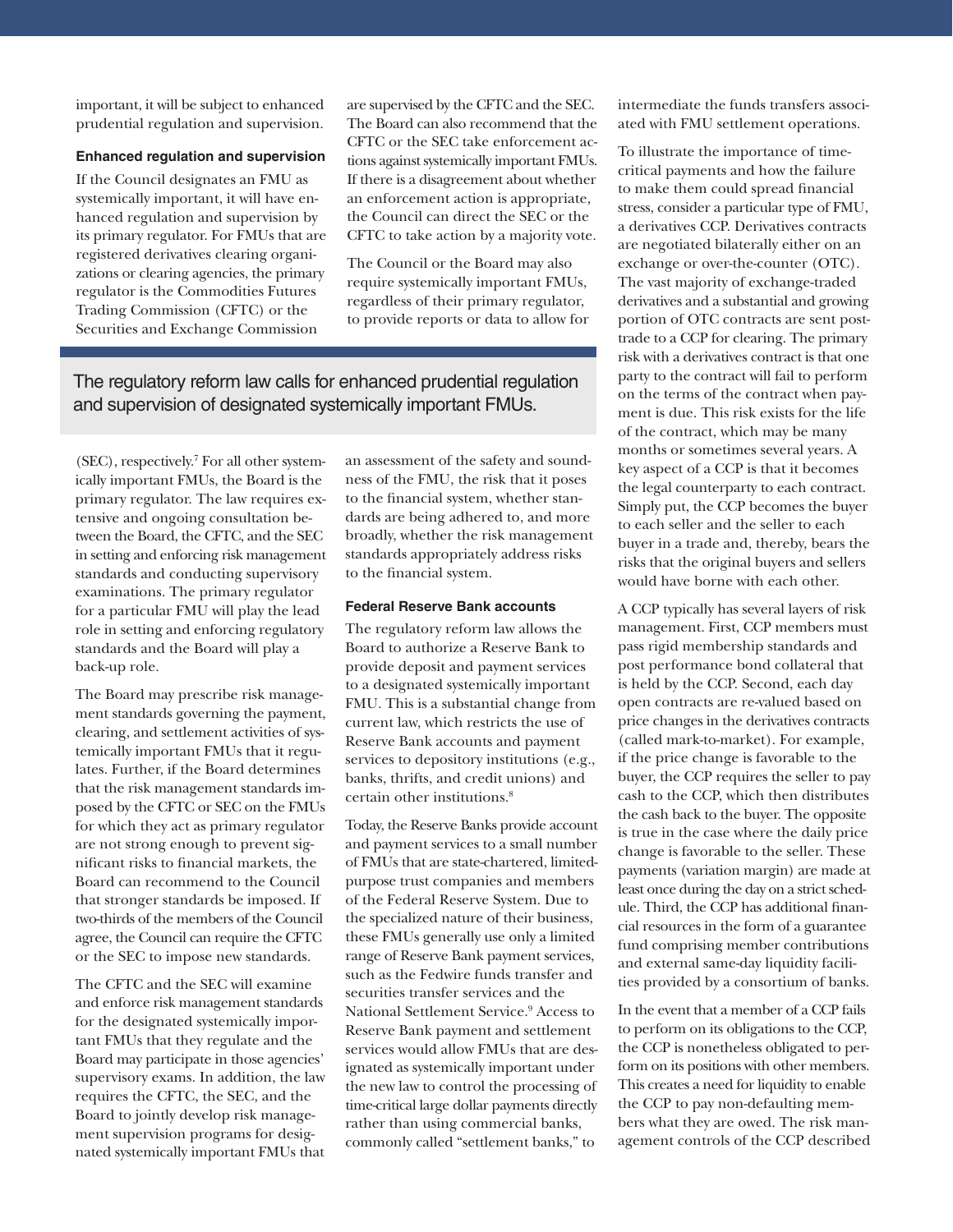above are designed to ensure that it has adequate liquidity in case of a member default. The CCP needs *timely* liquidity because payments to members in credit positions are due at specific times during the day. Therein lies the potential for systemic risk—if the CCP does not make payments to members in credit positions, those members may be unable to make subsequent payments to other parties, which may trigger further defaults or liquidity shortages in other financial markets.

to be able to settle on time over a wide range of circumstances so as not to propagate systemic risk. This is why it is essential that FMUs have robust risk management regimes and why they are subject to further enhanced supervisory and risk management standards under the reform legislation.

However, despite robust risk management and rigorous supervision, FMUs cannot ensure settlement under all circumstances. In certain extreme situations,

## FMUs are expected to have robust private sources of liquidity even in times of market stress.

Today, CCPs rely on settlement banks to provide timely payments owed to members. In a period of financial stress, settlement banks may not have access to sufficient liquidity to execute payments in a timely fashion. If market participants learn of delayed settlement bank payments, this situation could lead to market uncertainty, thereby exacerbating financial stress. In contrast, if the CCP settles through an account at a Reserve Bank using Federal Reserve payment and settlement services, it can better control the timing of critical payments; this will eliminate the potential for settlement disruptions arising from the unavailability or insolvency of the settlement bank. A system of settlement through central bank accounts to eliminate credit or liquidity risk is in line with international standards set by the Bank for International Settlements and the International Organization of Securities Commissions and recent recommendations from the International Monetary Fund.

#### **Emergency access to discount window credit**

In addition to the provisions for enhanced supervision and account services, the financial reform act gives the Board authority to permit a Reserve Bank to provide borrowing privileges to a designated systemically important FMU in certain limited circumstances in order to mitigate systemic risk. As critical connection points in the financial system, systemically important FMUs need

when even the most robust risk controls may be insufficient, access to the central bank's lender-of-last-resort facility can help contain potential systemic liquidity disruptions that could result from an FMU settlement problem. It is important to note that FMU settlement problems typically stem from a liquidity shortfall related to late settlement payments and not from an FMU solvency problem.

While Congress recognized the need for systemically important FMUs to obtain access to central bank credit in certain extreme circumstances, it also recognized that routine access to such credit would not be in the public interest. The reform legislation, therefore, put certain limitations on FMU access to Federal Reserve credit. Specifically, a designated systemically important FMU will only be able to access Federal Reserve credit in unusual and exigent circumstances, after Board consultation with the Secretary of the Treasury and an affirmative vote of a majority of the Board, and after the FMU has shown that it is unable to secure adequate credit accommodations from other banking institutions. Furthermore, any emergency loans to an FMU would be backed by collateral provided by the FMU that is deemed acceptable by the Federal Reserve. Finally, borrowing privileges are subject to such other limitations, restrictions, and regulations as the Board may prescribe.

In addition, the language of the new law clearly indicates that FMUs are expected

to have robust private sources of liquidity even in times of market stress. Borrowing from a Reserve Bank is intended to be a last resort to meet a short-term liquidity need and functions as a backstop to private market sources of liquidity. These legislative provisions reinforce longstanding regulatory and supervisory policies and international standards that FMUs must have adequate private sources of liquidity to complete settlement and that they are expected to complete daily settlement in a timely manner under a range of conditions. In providing for and clarifying the terms of access to central bank credit, the legislation also establishes a basis for the Board and the Reserve Banks to be operationally prepared to extend emergency credit should the need arise.

## **Conclusion**

The overhaul of our nation's financial regulatory system is designed to reduce systemic risk and to increase financial market stability. For systemically important FMUs, these statutory objectives are promoted by subjecting them to greater prudential regulation and supervision and allowing them to access Reserve Bank settlement services and, in extreme circumstances, Federal Reserve credit.

Charles L. Evans, *President;* Daniel G. Sullivan, *Executive Vice President and Director of Research;*  David Marshall, *Senior Vice President, financial markets group;* Daniel Aaronson, *Vice President, microeconomic policy research;* Jonas D. M. Fisher, *Vice President, macroeconomic policy research;* Richard Heckinger, *Assistant Vice President, markets team;* Anna Paulson, *Vice President, finance team;* William A. Testa, *Vice President, regional programs, and Economics Editor;*  Helen O'D. Koshy and Han Y. Choi, *Editors;*  Rita Molloy and Julia Baker, *Production Editors;*  Sheila A. Mangler, *Editorial Assistant.* 

*Chicago Fed Letter* is published by the Economic Research Department of the Federal Reserve Bank of Chicago. The views expressed are the authors' and do not necessarily reflect the views of the Federal Reserve Bank of Chicago or the Federal Reserve System.

© 2010 Federal Reserve Bank of Chicago *Chicago Fed Letter* articles may be reproduced in whole or in part, provided the articles are not reproduced or distributed for commercial gain and provided the source is appropriately credited. Prior written permission must be obtained for any other reproduction, distribution, republication, or creation of derivative works of *Chicago Fed Letter* articles. To request permission, please contact Helen Koshy, senior editor, at 312-322-5830 or email Helen.Koshy@chi.frb.org. *Chicago Fed Letter* and other Bank publications are available at www.chicagofed.org.

ISSN 0895-0164